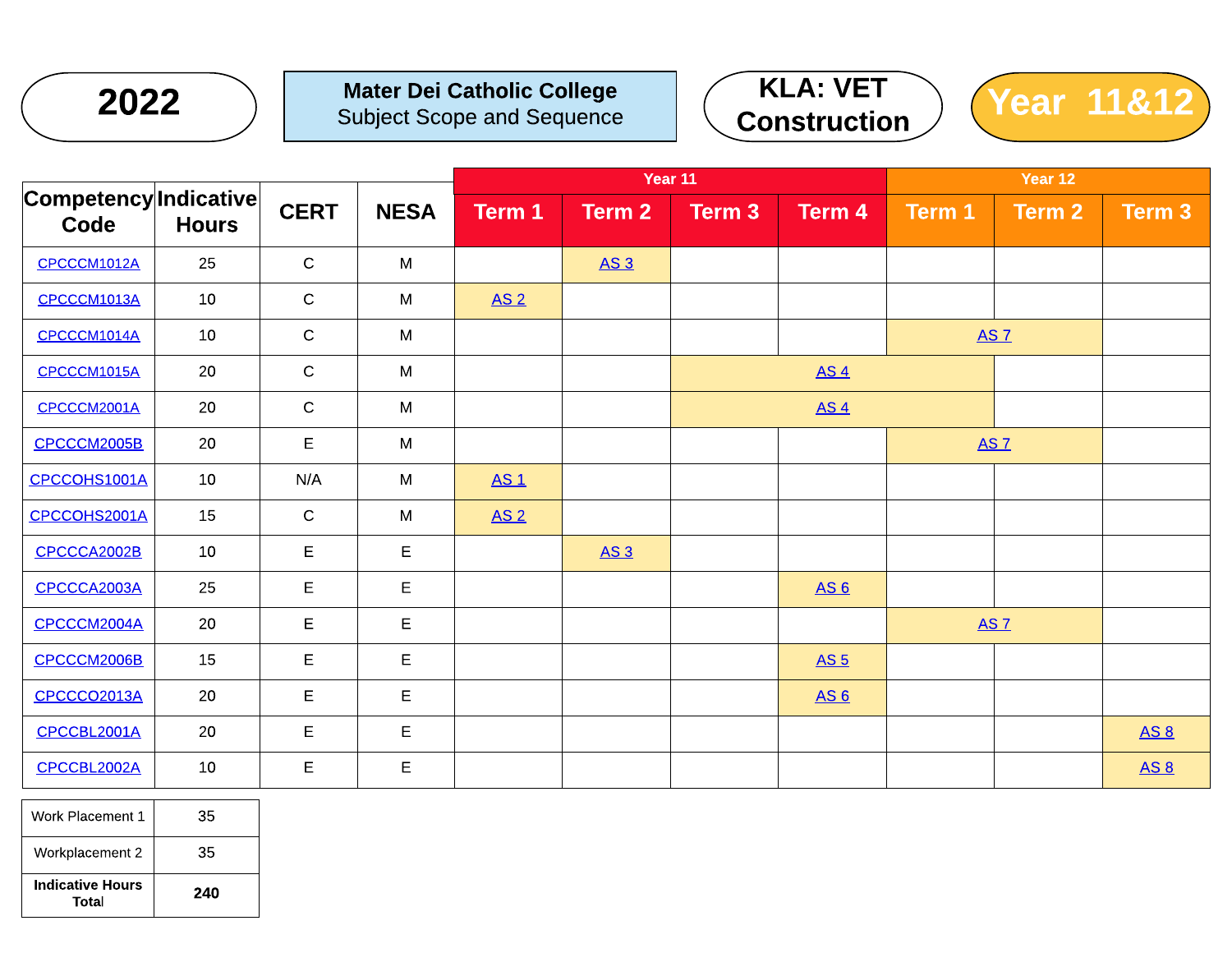

## Mater Dei Catholic College Subject Scope and Sequence





|                                                                                 |              |                |              |                | Year 11                              |   | Year 12 |                               |                  |
|---------------------------------------------------------------------------------|--------------|----------------|--------------|----------------|--------------------------------------|---|---------|-------------------------------|------------------|
| <b>Competency Code</b>                                                          | <b>Hours</b> | <b>Points</b>  | $\mathbf{1}$ | $\overline{2}$ | <b>Term Term Term Term Term</b><br>3 | 4 | 1       | <b>Term</b><br>2 <sup>2</sup> | <b>Term</b><br>3 |
| MEM13015Work safely and effectively in manufacturing and engineering            | 40           | $\overline{2}$ |              |                |                                      |   |         |                               |                  |
| MEM13014 AApply principles of occupational health and safety in the work        | 15           | $\blacksquare$ |              |                |                                      |   |         |                               |                  |
| MEM16006Organise and communicate information                                    | 15           | $\overline{2}$ |              |                |                                      |   |         |                               |                  |
| MEM11011Undertake manual handling                                               | 5            | $\overline{2}$ |              |                |                                      |   |         |                               |                  |
| MEM18001Use hand tools                                                          | 20           | $\overline{2}$ |              |                |                                      |   |         |                               |                  |
| MEM18002Use power tools/hand held operations                                    | 20           | $\overline{2}$ |              |                |                                      |   |         |                               |                  |
| MEMPE006 A Undertake a basic engineering project                                | 30           | $\sim$         |              |                |                                      |   |         |                               |                  |
| MEMPE004 A Use fabrication equipment                                            | 20           | $\overline{a}$ |              |                |                                      |   |         |                               |                  |
| MEMPE002 A Use electric welding machines                                        | 20           | $\blacksquare$ |              |                |                                      |   |         |                               |                  |
| MEM05004 Perform routine oxy fuel gas welding                                   | 20           | $\overline{2}$ |              |                |                                      |   |         |                               |                  |
| MEM07032 Use workshop machines for basic operations                             | 20           | $\overline{c}$ |              |                |                                      |   |         |                               |                  |
| MEM12001 Use Comparison and basic measuring devices                             | 10           | $\overline{2}$ |              |                |                                      |   |         |                               |                  |
| MEMPE005 A Develop a career plan for the engineering and manufacturing industry | 5            | $\overline{a}$ |              |                |                                      |   |         |                               |                  |
|                                                                                 | 240          |                |              |                |                                      |   |         |                               |                  |
|                                                                                 |              |                |              |                |                                      |   |         |                               |                  |
|                                                                                 |              |                |              |                |                                      |   |         |                               |                  |
|                                                                                 |              |                |              |                |                                      |   |         |                               |                  |
|                                                                                 |              |                |              |                |                                      |   |         |                               |                  |